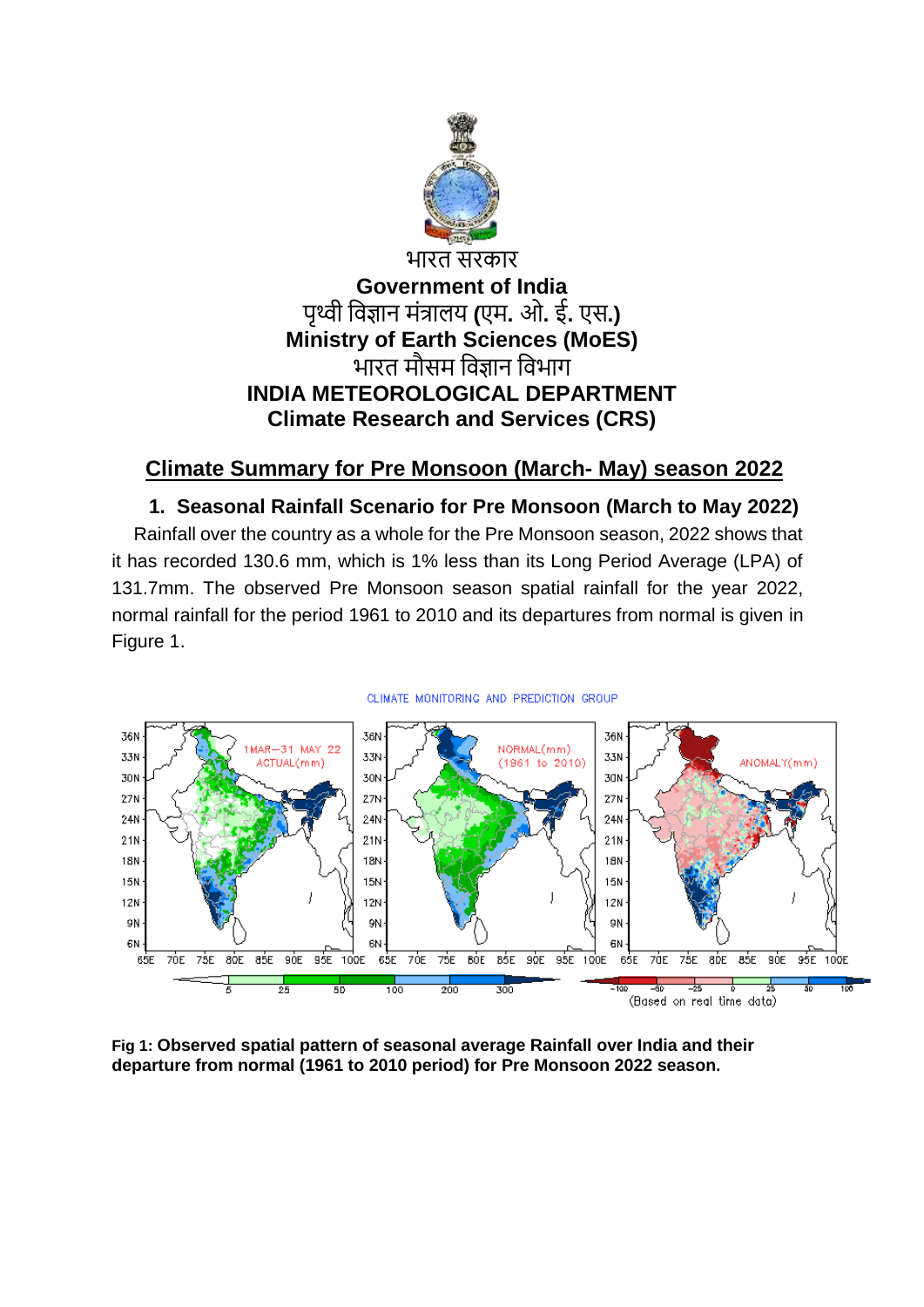| <b>Regions</b>         | Actual<br>Rainfall (mm) | <b>Normal</b><br>Rainfall (mm) | % Departure from<br><b>LPA</b> |
|------------------------|-------------------------|--------------------------------|--------------------------------|
| Country as a whole     | 130.6                   | 131.7                          | $-1.0$                         |
| <b>Northwest India</b> | 42.3                    | 114.4                          | -63                            |
| <b>Central India</b>   | 22.8                    | 37.5                           | $-39.0$                        |
| South Peninsula        | 198.2                   | 121.3                          | 63                             |
| East & northeast India | 445.1                   | 376.8                          | 18                             |

Detail information for the seasonal rainfall is given below:

During this season, out of 36 meteorological subdivisions, 6 received large excess rainfall, 4 received excess rainfall, 8 received normal rainfall, 10 received deficient rainfall and 8 received large deficient rainfall.

Figure 2 shows time series of seasonal Rainfall over homogeneous region of South Peninsular India for the season of Pre-Monsoon during 1901-2022. It shows the seasonal rainfall for South Peninsular India (198.2 mm) is 5<sup>th</sup> highest since 1901 after the years 1990 (239.7 mm), 1943 (220.6 mm), 1955 (214.3 mm) and 1933 (205.1 mm).



#### **Fig 2: Time series of seasonal rainfall over South Peninsular India for the Pre-Monsoon season during 1901-2022.**

Some stations received record rainfall (24 hour) during this season. The table below shows stations received 24-hour record rainfall and its previous record.

|                      | This Year     |             | <b>PREVIOUS</b> |             |
|----------------------|---------------|-------------|-----------------|-------------|
|                      | <b>RECORD</b> |             | RAINFALL        |             |
| <b>STATION</b>       | RAINFALLmm)*  | <b>DATE</b> | RECORD(mm)      | <b>DATE</b> |
| <b>MAJBAT</b>        | 77.5          | 26-03-2022  | 57.2            | 08-03-1976  |
| <b>ORAI</b>          | 39            | 24-05-2022  | 37              | 31-05-1959  |
| <b>GURGAON</b>       | 73.4          | 23-05-2022  | 58              | 02-05-1987  |
| <b>PATHANKOT</b>     | 28            | 31-05-2022  | 4.4             | 20-05-2017  |
| <b>JAIPUR TEHSIL</b> | 8             | 24-05-2022  | 1.2             | 09-05-1981  |
| <b>KAVALI</b>        | 124.2         | 12-05-2022  | 98              | 20-05-2010  |
| <b>HAKIMPET</b>      | 61.2          | 04-05-2022  | 60.4            | 04-05-2015  |
| CHAMARAJANAGAR       | 82.2          | 13-05-2022  | 54.8            | 25-05-2011  |
| DAVANAGERE           | 87.6          | 19-05-2022  | 60.5            | 26-05-2008  |
| <b>SHIVAMOGGA</b>    | 118.4         | 20-05-2022  | 93.8            | 31-05-1973  |
| <b>KOCHI</b>         | 165.4         | 15-05-2022  | 119             | 13-05-2017  |

\* Based on real time available data**.**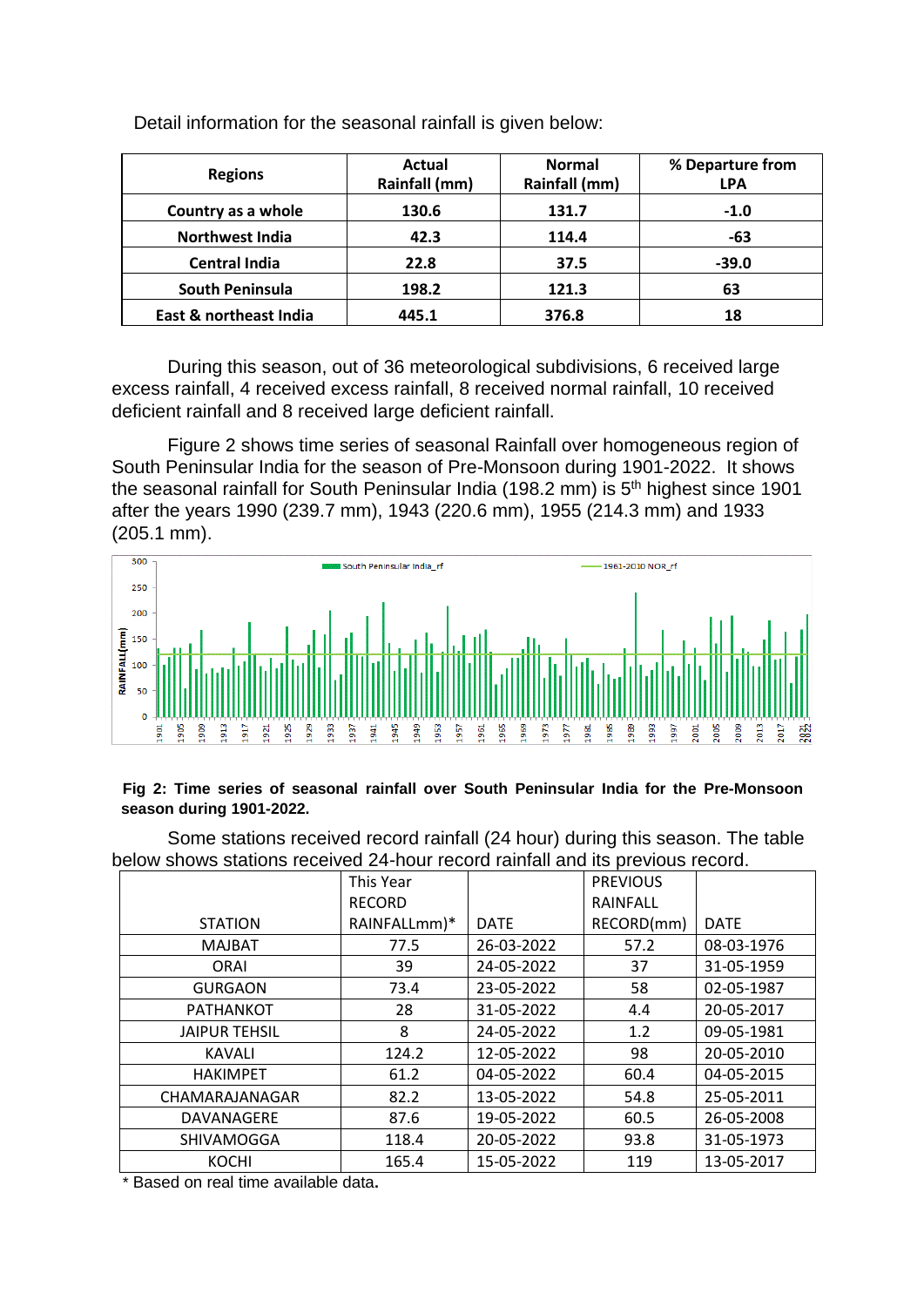### **Chief synoptic features during Pre monsoon season 2022:**

During the season in the month of March two deep depressions formed, one over Bay of Bengal (3- 6 March) and another over Andaman Sea (20-22). During May, one severe cyclonic storm ("ASANI") formed over Bay of Bengal (7 -12 May) and a depression formed over Gulf of Martaban and adjoining Myanmar (20 – 21 May). Tracks of these systems are shown in figure 3.



 **Figure 3: Tracks of Low-Pressure Systems formed during Pre Monsoon Season 2022.**

### **2. Characteristics of Temperatures for the season of Pre-Monsoon 2022**

The observed average maximum, average minimum and mean temperature for the country as a whole during Pre-Monsoon 2022 are 34.49 ºC, 22.86 ºC and 28.68 ºC respectively, against the normal of 33.45 ºC, 21.78 ºC and 27.61 ºC based on period 1981-2010. Thus, the seasonal average maximum, average minimum temperature and mean temperature are above normal by 1.04 ºC, 1.08 ºC, 1.06 ºC respectively for the country as a whole. The climatological data based on the period of 1981 to 2010 are used to calculate the normal and hence the anomaly (Actual average temperature in 2022 - normal temperature based on data of 1981-2010). Figure 4 shows time series of seasonal average maximum, average minimum and mean temperature over all India for the season of Pre-Monsoon during 1901-2022. It shows over the country as a whole during Pre-Monsoon, the seasonal average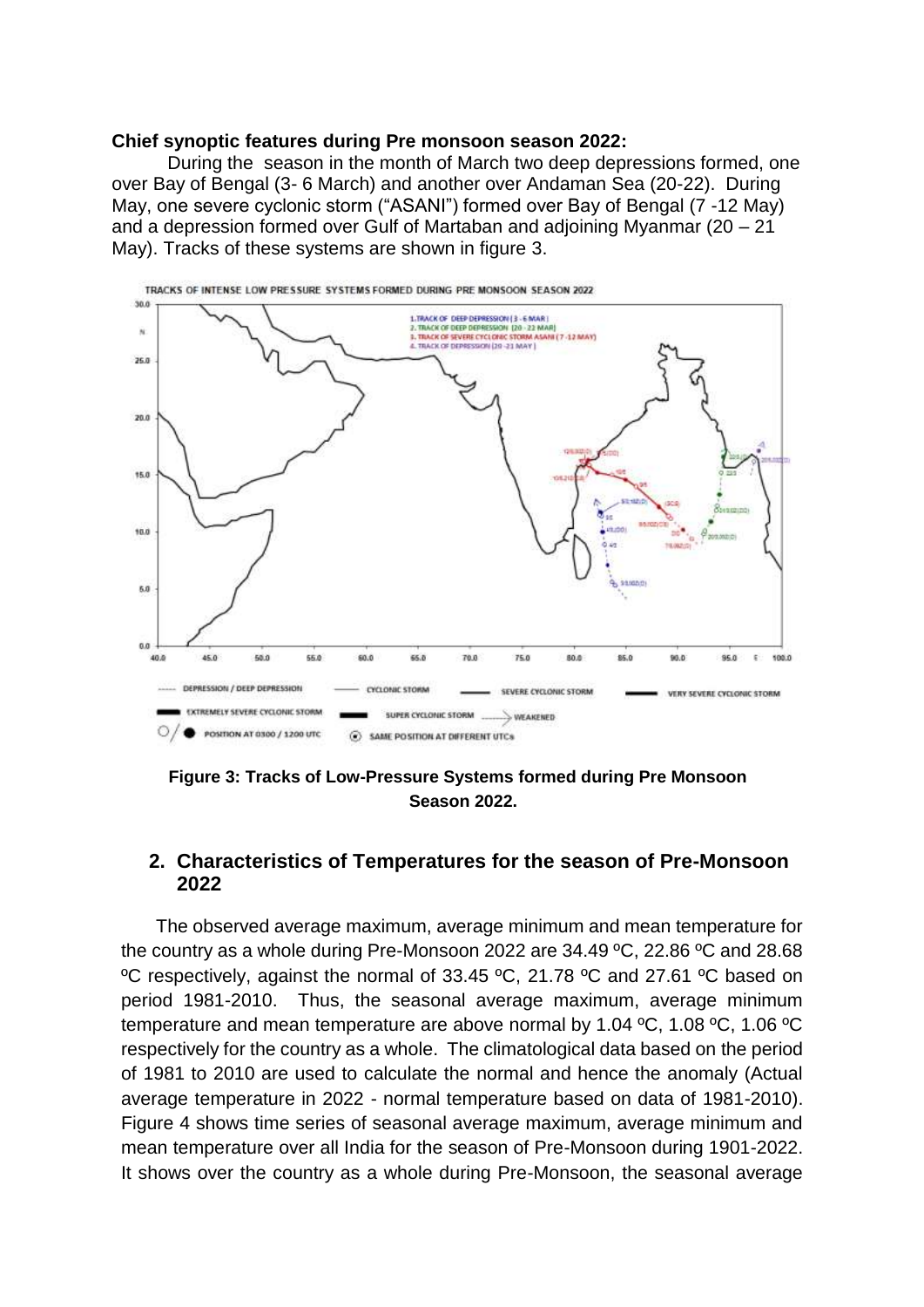maximum temperature is third highest with 34.49ºC after the years 2010(34.82 ºC), 2016(34.53 ºC) since 1901 and mean temperature is second highest with 28.68 ºC after the year 2010(28.89 ºC) since 1901. The seasonal average minimum temperature is also second highest with 22.86 ºC after the year 2010(22.96 ºC) since 1901. The temperatures during Pre-Monsoon 2022 for all India and homogeneous regions with its ranks since 1901 is given in table 1 and the five extremes for temperature along with year of occurrence is given in table 2.



**Fig 4: Time series of seasonal average maximum, average minimum and mean temperature over all India for the season of Pre-Monsoon during 1901-2022.**

Figure 5 shows time series of seasonal average maximum, average minimum and mean temperature over Northwest India for the season of Pre-Monsoon during 1901-2022. Over Northwest India during Pre-Monsoon, the seasonal average maximum temperature is ever highest with 34.55 ºC in last 122 years for the period 1901-2022 and it broken the earlier ever highest record of 34.28 ºC which was in 2010 for the season of the Pre-Monsoon for the same period. The seasonal average mean temperature is ever highest with 26.98 ºC since 1901 and it broken the earlier ever highest record of 26.86 ºC which was in 2010 for the season of the Pre-Monsoon for the same period and minimum temperature is second highest 19.40 ºC after the year 2010 (19.43 ºC) since 1901.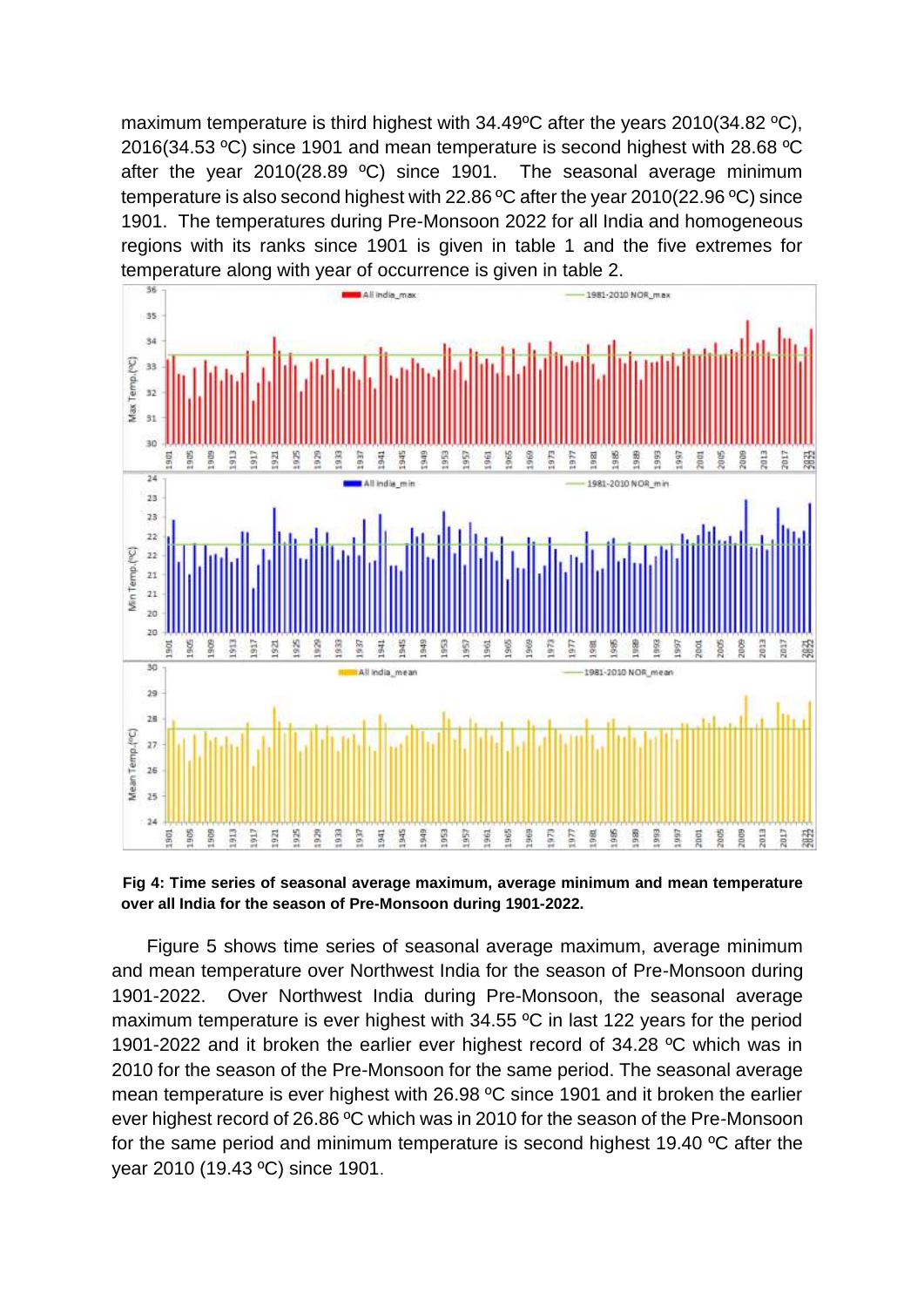

**Fig 5: Time series of seasonal average maximum, average minimum and mean temperature over Northwest India for the season of Pre-Monsoon during 1901-2022.**

Figure 6 shows time series of seasonal average maximum, average minimum and mean temperature over Central India for the season of Pre-Monsoon during 1901-2022. Over Central India during Pre-Monsoon, the seasonal average maximum temperature is second highest with 36.98 ºC after the year 2010 (37.10 ºC) since 1901. The seasonal average mean temperature is also second highest with 30.47 °C after the year 2010 (30.59 °C) since 1901. The seasonal average minimum temperature is third highest with 23.958 ºC after the years 2010 (24.09 ºC), 2016 (23.961 ºC) since 1901.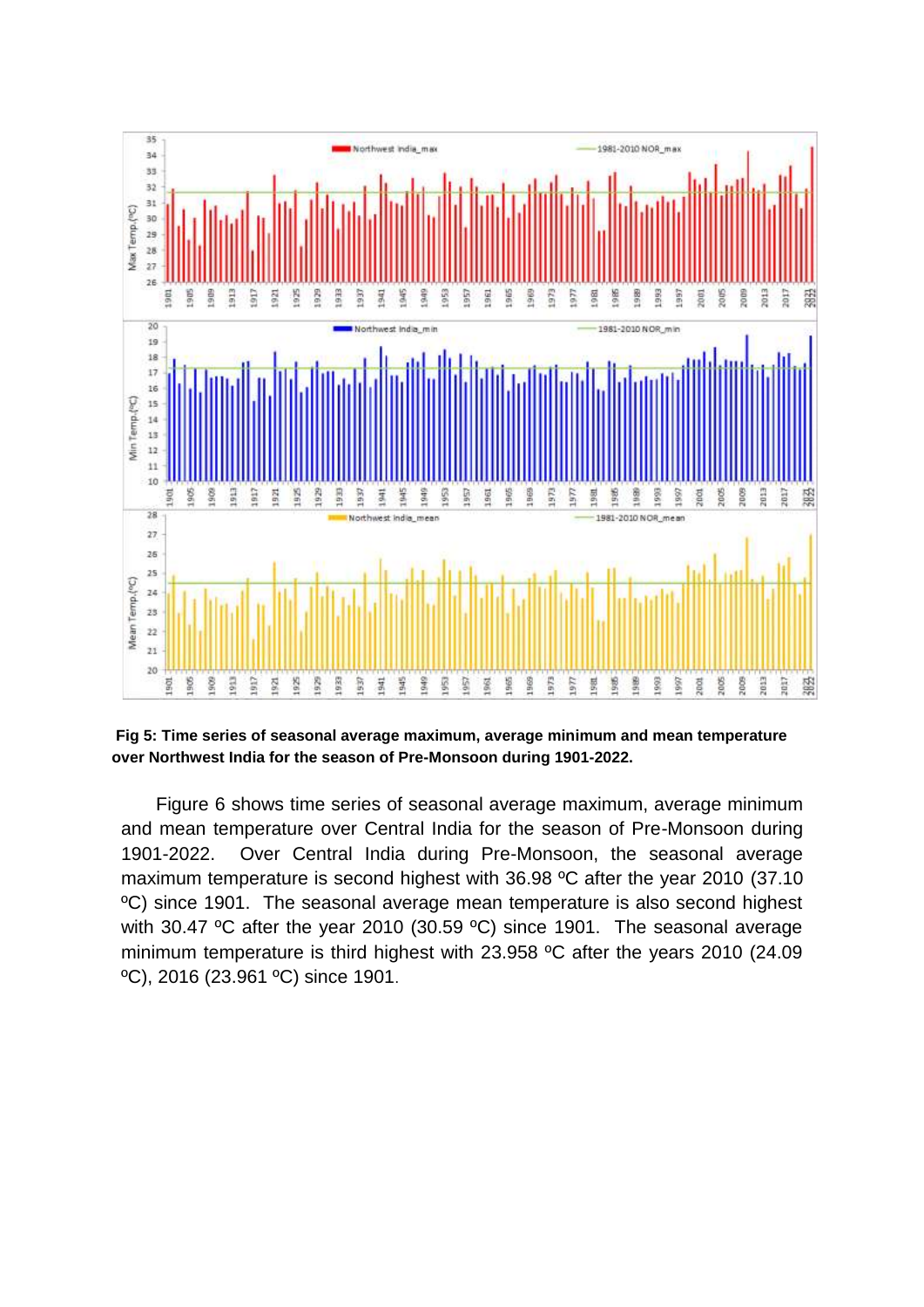

**Fig 6: Time series of seasonal average maximum, average minimum and mean temperature over Central India for the season of Pre-Monsoon during 1901-2022.**

Figure 7 shows time series of seasonal average minimum temperature over East & Northeast India for the season of Pre-Monsoon during 1901-2022. Over East & Northeast India during Pre-Monsoon, the seasonal average minimum temperature is ever highest with 21.02 ºC in last 122 years for the period 1901-2022 and it broken the earlier ever highest record of 20.95 ºC which was in 1953 for the season of the Pre-Monsoon for the same period.



**Fig 7: Time series of seasonal average minimum temperature over East & Northeast India for the season of Pre-Monsoon during 1901-2022.**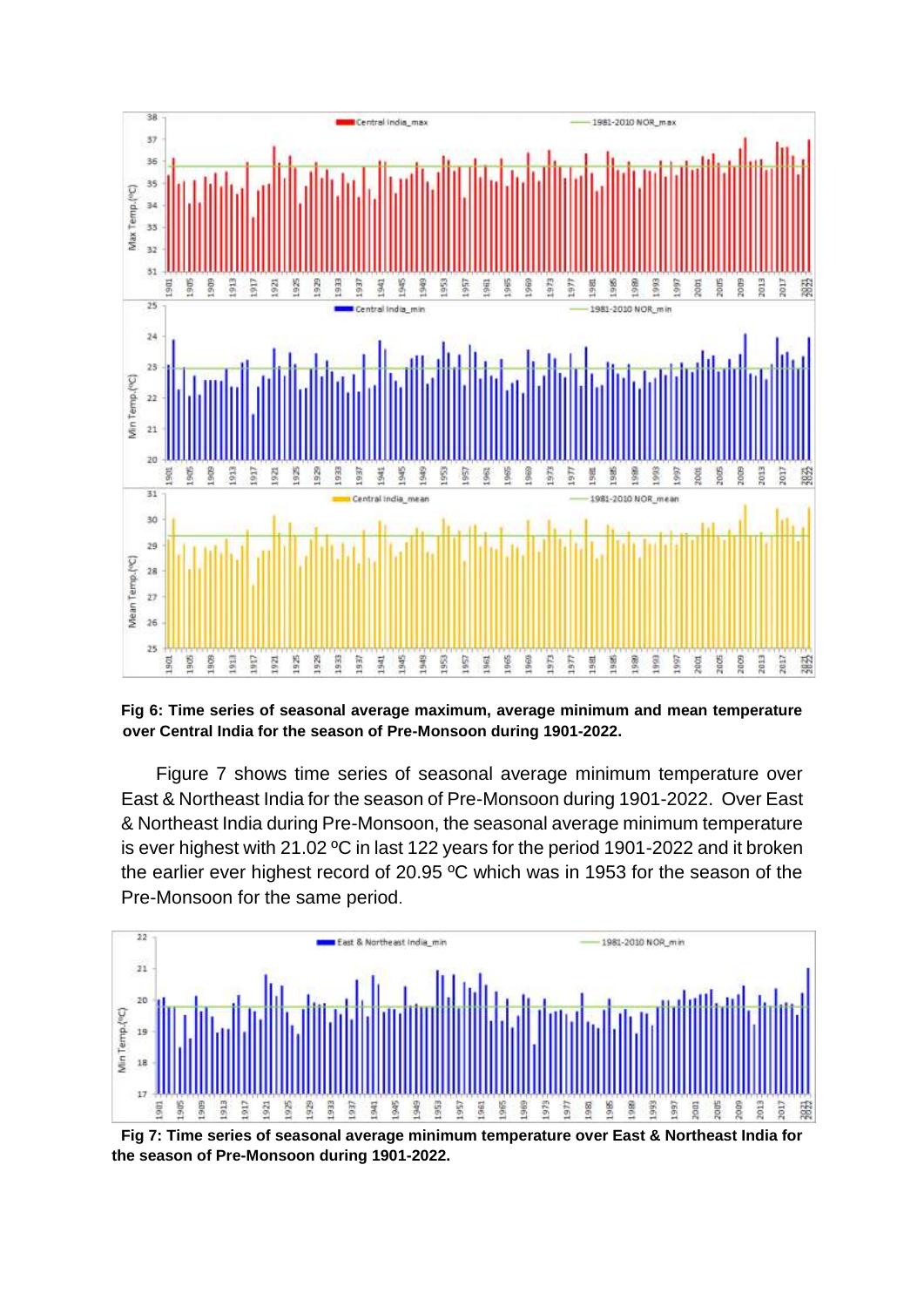| PRE_MONSOON 2022                  |                 |                |                | Max Temp ( $^0$ C) Min Temp ( $^0$ C) Mean Temp ( $^0$ C) |
|-----------------------------------|-----------------|----------------|----------------|-----------------------------------------------------------|
|                                   | <b>ACTUAL</b>   | 34.49          | 22.86          | 28.68                                                     |
| <b>ALL INDIA</b>                  | <b>NORMAL</b>   | 33.45          | 21.78          | 27.61                                                     |
|                                   | <b>ANOMALY</b>  | 1.04           | 1.08           | 1.06                                                      |
|                                   | <b>TOP RANK</b> | $\overline{3}$ | $\overline{2}$ | $\overline{2}$                                            |
|                                   | ACTUAL          | 34.55          | 19.40          | 26.98                                                     |
| <b>NORTHWEST INDIA</b>            | <b>NORMAL</b>   | 31.65          | 17.29          | 24.47                                                     |
|                                   | ANOMALY         | 2.90           | 2.11           | 2.51                                                      |
|                                   | <b>TOP RANK</b> | $\mathbf{1}$   | $\overline{2}$ | $\mathbf{1}$                                              |
|                                   | <b>ACTUAL</b>   | 32.41          | 21.02          | 26.71                                                     |
| <b>EAST &amp; NORTHEAST INDIA</b> | <b>NORMAL</b>   | 31.74          | 19.79          | 25.76                                                     |
|                                   | ANOMALY         | 0.67           | 1.23           | 0.95                                                      |
|                                   | <b>TOP RANK</b> | 29             | $\mathbf{1}$   | $\overline{7}$                                            |
|                                   | <b>ACTUAL</b>   | 36.98          | 23.96          | 30.47                                                     |
| <b>CENTRAL INDIA</b>              | <b>NORMAL</b>   | 35.77          | 22.96          | 29.36                                                     |
|                                   | <b>ANOMALY</b>  | 1.21           | 1.00           | 1.10                                                      |
|                                   | <b>TOP RANK</b> | $\overline{2}$ | $\overline{3}$ | $\overline{2}$                                            |
|                                   | <b>ACTUAL</b>   | 33.80          | 25.20          | 29.50                                                     |
| <b>SOUTH PENNINSULAR INDIA</b>    | <b>NORMAL</b>   | 33.93          | 24.80          | 29.37                                                     |
|                                   | <b>ANOMALY</b>  | $-0.13$        | 0.40           | 0.13                                                      |
|                                   | <b>TOP RANK</b> | 46             | 18             | 26                                                        |

(Values are rounded off to nearest two decimal)

### **Table1: The Temperatures and its anomaly during Pre-Monsoon 2022 for All India and homogeneous regions with its ranks since 1901.**

|      | All India (Pre-Monsoon 2022) |        |         |      | Northwest India (Pre-Monsoon2022) |       |        |                | Central India (Pre-Monsoon 2022) |      |             |       |                 |      |
|------|------------------------------|--------|---------|------|-----------------------------------|-------|--------|----------------|----------------------------------|------|-------------|-------|-----------------|------|
| Year | <b>TMax</b>                  | Normal | Anomaly | Rank | Year                              | TMax  | Normal | <b>Anomaly</b> | Rank                             | Year | <b>TMax</b> |       | Normal LAnomaly | Rank |
| 2010 | 34.82                        | 33.45  | 1.38    |      | 2022                              | 34.55 | 31.65  | 2.90           |                                  | 2010 | 37.10       | 35.77 | 1.33            |      |
| 2016 | 34.53                        |        | 1.08    |      | 2010                              | 34.28 |        | 2.64           |                                  | 2022 | 36.98       |       | 1.21            |      |
| 2022 | 34.49                        |        | 1.04    |      | 2004                              | 33.43 |        | 1.78           |                                  | 2016 | 36.90       |       | 1.13            |      |
| 1921 | 34.17                        |        | 0.72    |      | 2018                              | 33.35 |        | 1.70           |                                  | 1921 | 36.68       |       | 0.91            |      |
| 2017 | 34.12                        |        | 0.67    |      | 1999                              | 32.93 |        | 1.28           |                                  | 2018 | 36.67       |       | 0.90            |      |

|      |        | All India (Pre-Monsoon 2022) |         |      | Northwest India (Pre-Monsoon2022) |             |        |         | Central India (Pre-Monsoon 2022) |      |             |        |         |      |
|------|--------|------------------------------|---------|------|-----------------------------------|-------------|--------|---------|----------------------------------|------|-------------|--------|---------|------|
| Year | TMin   | Normal                       | Anomaly | Rank | Year                              | <b>TMin</b> | Normal | Anomaly | Rank                             | Year | <b>TMin</b> | Normal | Anomaly | Rank |
| 2010 | 22.96  | 21.78                        | 1.19    |      | 2010                              | 19.43       | 17.29  | 2.13    |                                  | 2010 | 24.09       | 22.96  | 1.13    |      |
| 2022 | 22.86  |                              | 1.08    |      | 2022                              | 19.40       |        | 2.11    |                                  | 2016 | 23.961      |        | 1.002   |      |
| 1921 | 22.754 |                              | 0.975   |      | 1941                              | 18.71       |        | 1.42    |                                  | 2022 | 23.958      |        | 0.999   |      |
| 2016 | 22.748 |                              | 0.969   |      | 2004                              | 18.64       |        | 1.34    |                                  | 1902 | 23.91       |        | 0.95    |      |
| 1953 | 22.66  |                              | 0.88    |      | 1953                              | 18.53       |        | 1.24    |                                  | 1941 | 23.86       |        | 0.91    |      |
|      |        |                              |         |      |                                   |             |        |         |                                  |      |             |        |         |      |

| All India (Pre-Monsoon 2022) |       |        |         |      |      | Northwest India (Pre-Monsoon2022) |        |         |      | Central India (Pre-Monsoon 2022) |       |        |         |                |
|------------------------------|-------|--------|---------|------|------|-----------------------------------|--------|---------|------|----------------------------------|-------|--------|---------|----------------|
| Year                         | TMean | Normal | Anomaly | Rank | Year | TMean                             | Normal | Anomaly | Rank | Year                             | TMean | Normal | Anomaly | Rank           |
| 2010                         | 28.89 | 27.61  | 1.28    |      | 2022 | 26.98                             | 24.47  | 2.51    |      | 2010                             | 30.59 | 29.36  | 1.23    |                |
| 2022                         | 28.68 |        | 1.06    |      | 2010 | 26.86                             |        | 2.39    |      | 2022                             | 30.47 |        | 1.10    | $\overline{2}$ |
| 2016                         | 28.64 |        | 1.03    |      | 2004 | 26.03                             |        | 1.56    |      | 2016                             | 30.43 |        | 1.06    | 3              |
| 1921                         | 28.46 |        | 0.85    | 4    | 2018 | 25.82                             |        | 1.35    | 4    | 1921                             | 30.15 |        | 0.78    | 4              |
| 1953                         | 28.28 |        | 0.67    |      | 1941 | 25.76                             |        | 1.29    |      | 2018                             | 30.08 |        | 0.72    |                |
|                              |       |        |         |      |      |                                   |        |         |      |                                  |       |        |         |                |

| East & Northeast India (Pre-Monsoon 2022) |       |        |         |      |  |  |  |  |
|-------------------------------------------|-------|--------|---------|------|--|--|--|--|
| Year                                      | TMin  | Normal | Anomaly | Rank |  |  |  |  |
| 2022                                      | 21.02 | 19.79  | 1.23    |      |  |  |  |  |
| 1953                                      | 20.95 |        | 1.16    |      |  |  |  |  |
| 1961                                      | 20.85 |        | 1.07    |      |  |  |  |  |
| 1921                                      | 20.81 |        | 1.02    |      |  |  |  |  |
| 1956                                      | 20.80 |        | 1.02    |      |  |  |  |  |

**Table2: The five highest temperature records with corresponding ranks since 1901 along with year of occurrence for All India, Northwest India, Central India (TMean, TMax, TMin) and for East & Northeast India (TMin)**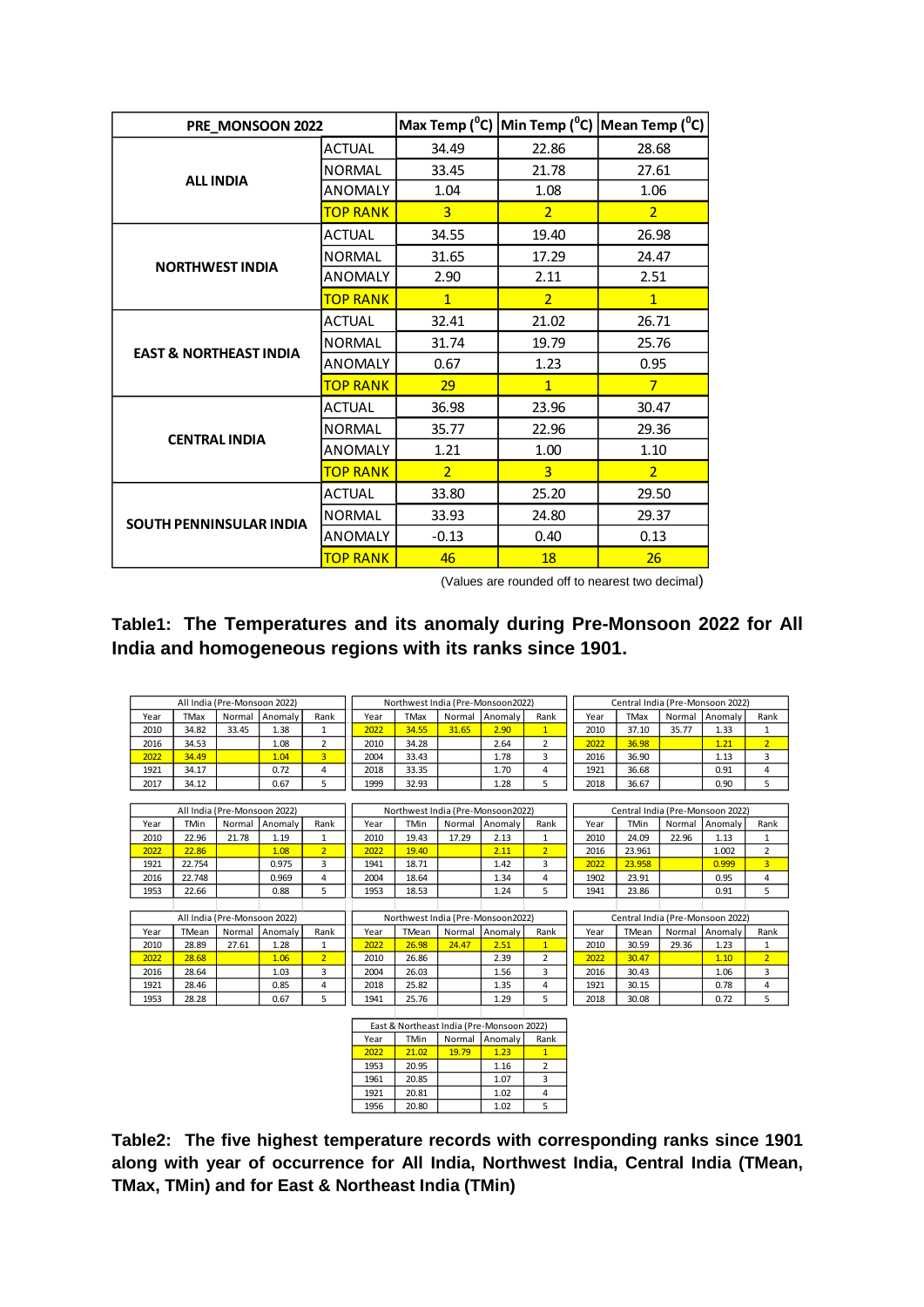The observed spatial temperature pattern of seasonal average maximum, average minimum and mean temperature over India and their departures from normal (1981 to 2010 period) for pre monsoon season 2022 is given in Figure 8.



**Fig 8: Observed spatial temperature pattern of seasonal average maximum, average minimum and mean temperature over India (top three from left to right) and their departure from normal (1981 to 2010 period) for pre monsoon season 2021(lower three from left to right).**

Some stations reported record (highest) temperature during this season. The table below shows stations reported highest temperature and its previous record.

| <b>STATION</b> | <b>NEW</b>          | <b>DATE</b> | <b>PREVIOUS</b> | <b>DATE</b> |
|----------------|---------------------|-------------|-----------------|-------------|
| <b>NAME</b>    | RECORD. $(^{0}C)$ # | (PREMON 22) | RECORD (°C)     |             |
| Cherrapunji    | 29.8                | 14-03-2022  | 28.3            | 21-03-2010  |
| Dibrugarh      | 35.2                | 18-03-2022  | 34.5            | 19-03-2010  |
| Passighat      | 34.8                | 19-03-2022  | 34              | 27-03-1973  |
| Agra           | 42.5                | 31-03-2022  | 41.5            | 31-03-1994  |
| Aligarh        | 40.6                | 31-03-2022  | 40.1            | 16-03-1977  |
| Dehar Dun      | 36.1                | 31-03-2022  | 35.8            | 31-03-2017  |
| Ambala         | 37.9                | 29-03-2022  | 37.6            | 25-03-2010  |
| Karnal         | 38.4                | 30-03-2022  | 37.5            | 26-03-1977  |
| Patiala        | 38.8                | 30-03-2022  | 37.6            | 24-03-2010  |
| Shimla         | 26.3                | 17-03-2022  | 25.7            | 30-03-2017  |
| Jammu          | 37.3                | 27-03-2022  | 36.5            | 24-03-2010  |
| Srinagar       | 27.6                | 29-03-2022  | 27.3            | 27-03-1971  |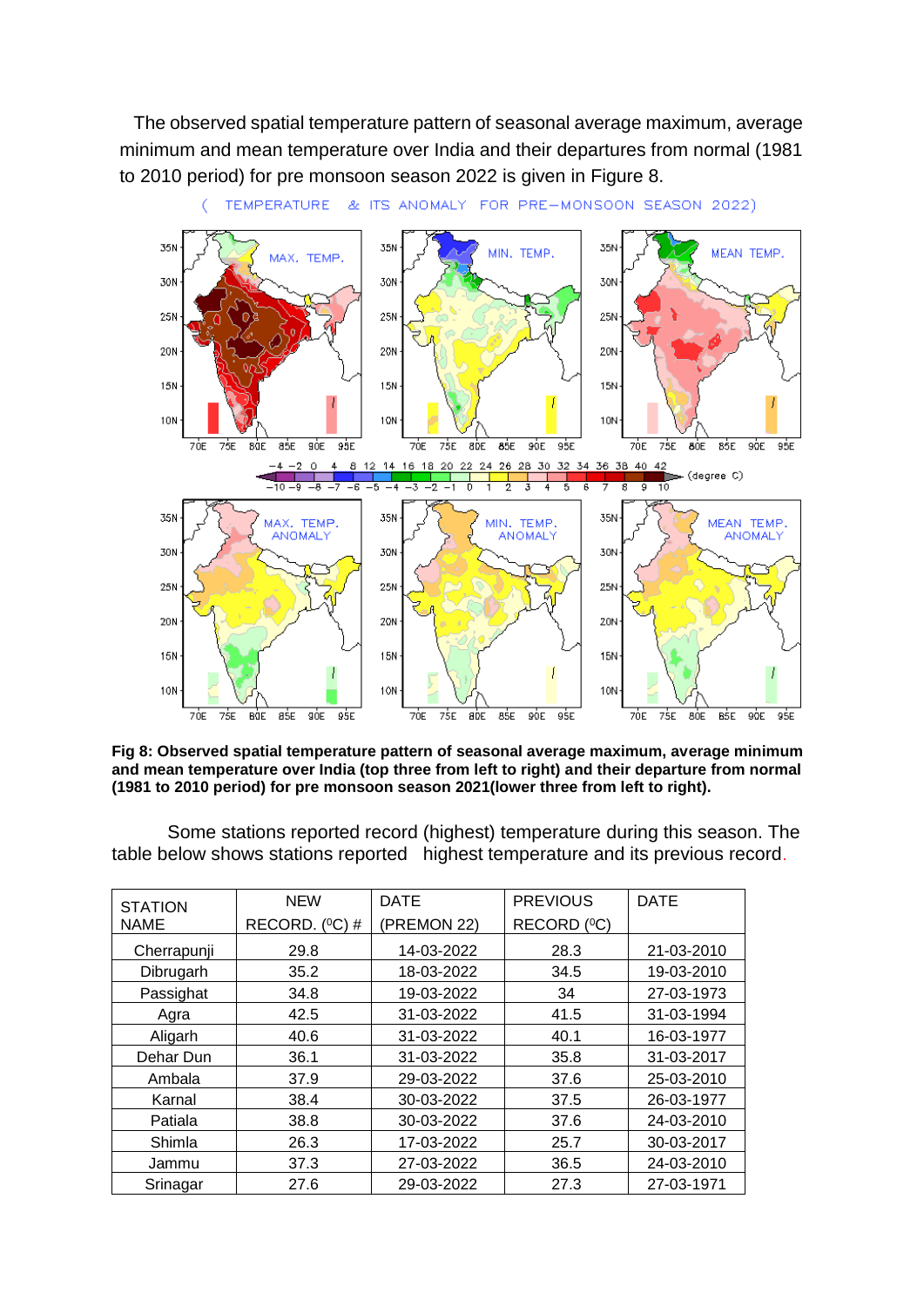| <b>Bikaner</b> | 42.5                                | 30-03-2022 | 42.2 | 29-03-2017               |
|----------------|-------------------------------------|------------|------|--------------------------|
|                | 42.2                                |            |      |                          |
| Ganganagar     |                                     | 29-03-2022 | 41.6 | 22-03-2010               |
| Phalodi        | 43 @                                | 17-03-2022 | 43   | 30-03-1999               |
| Gwalior        | 41.8                                | 31-03-2022 | 41.5 | 23-03-2004               |
| Nowgong        | 42.6                                | 31-03-2022 | 42.2 | 28-03-1977               |
| Pendra         | 40.4                                | 31-03-2022 | 40   | 26-03-2010               |
| Sagar          | 41.3                                | 31-03-2022 | 40.5 | 22-03-2004               |
| Satna          | 42                                  | 31-03-2022 | 41.1 | 23-03-2004               |
| Umaria         | 41.3                                | 31-03-2022 | 41   | 31-03-1994               |
| Akola          | 43.2 @                              | 30-03-2022 | 43.2 | 31-03-2007               |
| Chandrapur     | 44.2                                | 30-03-2022 | 43.9 | 24-03-2010               |
| Sholapur       | 42.8                                | 30-03-2022 | 42.7 | 24-03-2004               |
| Gopalpur       | 37.8 @                              | 22-04-2022 | 37.8 | 12-04-1994               |
| Daltonganj     | 46                                  | 30-04-2022 | 45.6 | 30-04-2009               |
| Motihari       | 41.5                                | 06-04-2022 | 41.4 | 16-04-1973               |
| Allahabad      | 46.8                                | 29-04-2022 | 46.6 | 30-04-1999               |
| Jhansi         | 46.2 @                              | 29-04-2022 | 46.2 | 17-04-2010               |
| Lucknow        | 45.1                                | 29-04-2022 | 45   | 30-04-1999               |
| Ferozepur      | 43.7                                | 28-04-2022 | 43.4 | 27-04-1970               |
| Dharamsala     | 36.2                                | 30-04-2022 | 35.6 | 18-04-2010               |
| Alwar          | 45.8                                | 08-04-2022 | 45.1 | 28-04-1979               |
| Jaisalmer      | 45.9                                | 30-04-2022 | 45.8 | 29-04-2009               |
| Panchmarhi     | 39.8                                | 21-04-2022 | 38.9 | 27-04-1970               |
| Medikeri       | 34.8                                | 20-04-2022 | 34.2 | 07-04-1998               |
| Minicoy        | 35 @                                | 28-04-2022 | 35   | 21-04-1993               |
| Ratlam         | 46                                  | 09-05-2022 | 45.5 | 13-05-1970               |
| Naliya         | 46.1                                | 14-05-2022 | 44.2 | 23-05-2018               |
| Karwar         | 37.6                                | 03-05-2022 | 37.4 | 10-05-2010               |
|                | # Based on real time available data |            |      | @ Equals previous record |

## **3. Significant Weather Events for Pre Monsoon Season (March to May) 2022:**

During the season, total 231 persons reportedly claimed dead, 105 persons injured, 11 persons missing & 1234 livestock perished. The details of causalities given below, which are based on real time media reports and other state government agencies. Fig. No.9 shows significant weather events during the month. (Based on real time media reports.)

**Floods, Heavy Rains & Landslide:** Total 81 persons reportedly claimed dead, 15 persons injured, 11 persons missing & 1151 livestock perished, during the season, because of Floods, Heavy Rains & Landslide. The details of the area effected by the events are summarized and given in the table below:

| <b>DATE</b>      | <b>DEATH</b> | <b>INJURED</b> | <b>MISSING</b> | <b>LIVESTOCK</b> | <b>DISTRICT (STATE) AFFECTED</b>   |
|------------------|--------------|----------------|----------------|------------------|------------------------------------|
| 13, 15 to        | 35           |                | 10             | 1151             | Dima-Hasao,<br>Cachar.<br>Darrang, |
| 25, 27, 29       |              |                |                |                  | Hojai, Lakhimpur, Nagaon, Udalguri |
| May              |              |                |                |                  | (Assam)                            |
| 23 May           | 12           | 3              |                |                  | Ghazipur,<br>Kaushambi,<br>Agra,   |
|                  |              |                |                |                  | Varanasi<br>(Uttar<br>Pratapgarh,  |
|                  |              |                |                |                  | Pradesh)                           |
| Apr.;            | 11           | 8              |                |                  | Itanagar, Kurung Kumey (Arunachal  |
| - 17<br>15<br>to |              |                |                |                  | Pradesh)                           |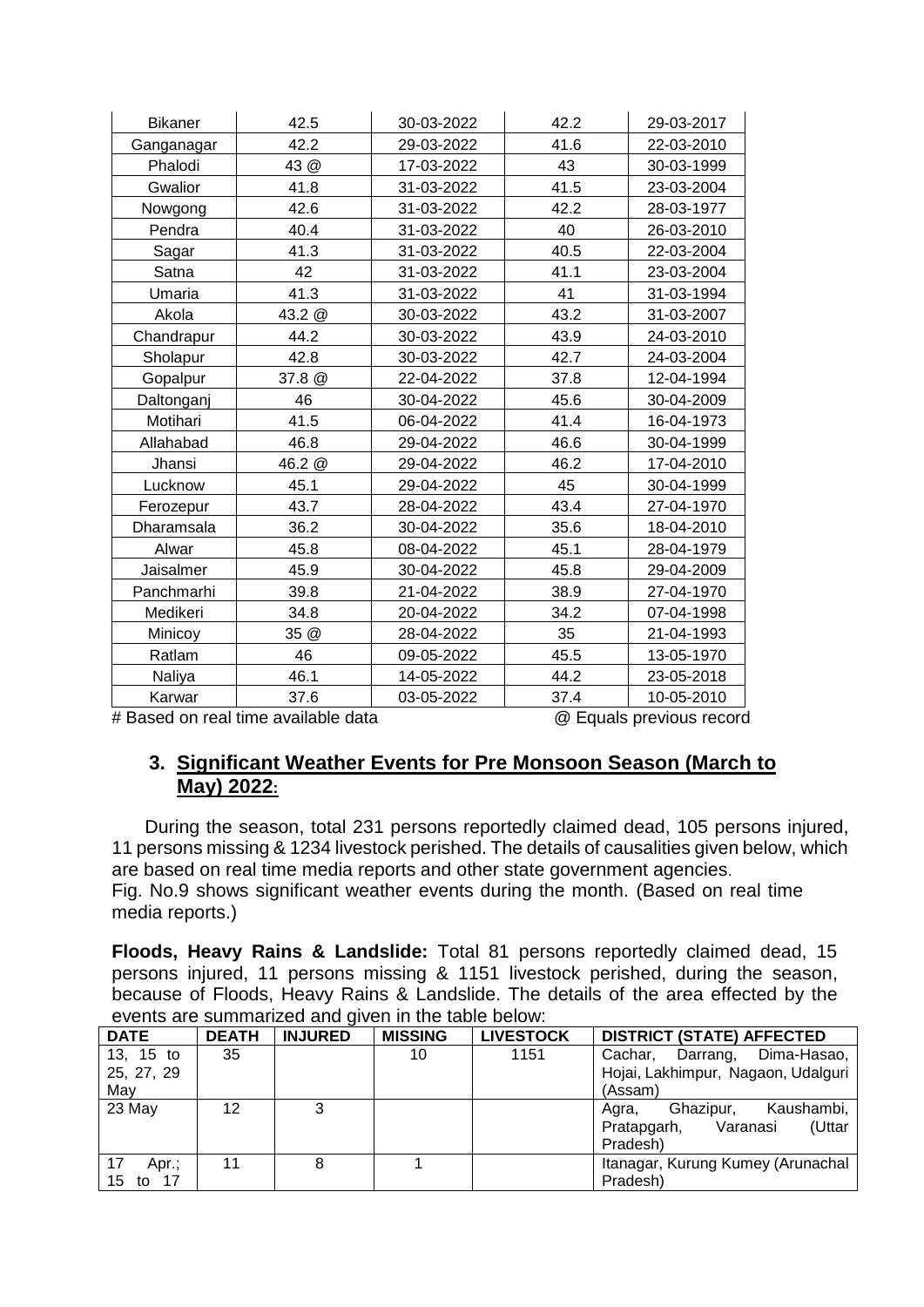| May                          |   |   |  |                                      |
|------------------------------|---|---|--|--------------------------------------|
| 4 Apr.; 14,                  | 6 | 2 |  | Ri-Bhoi<br>Hills,<br>East<br>Khasi   |
| 16,<br>19                    |   |   |  | (Meghalaya)                          |
| May                          |   |   |  |                                      |
| 17, 18, 20                   | 4 |   |  | Idukki,<br>Kozikode,<br>Ernakulam,   |
| May                          |   |   |  | Thrissur (Kerala)                    |
| &<br>$22 \overline{ }$<br>29 | 4 |   |  | Kangra, Mandi, Shimla, Sirmaur       |
| May                          |   |   |  | (Himachal Pradesh)                   |
| 14<br>Apr.;                  | 3 | 2 |  | Bangalore Urban, Hassan, Koppal      |
| 18<br>& 19                   |   |   |  | (Karnataka)                          |
| May                          |   |   |  |                                      |
| 19<br>to 21                  | 3 |   |  | Kishanganj<br>Darbhanga,<br>Katihar, |
| May                          |   |   |  | (Bihar)                              |
| 23 May                       | 3 |   |  | Kohima,<br>Peren<br>Dimapur,         |
|                              |   |   |  | (Nagaland)                           |

**Lightning:** Total 76 persons reportedly claimed dead, 36 persons injured & 77 livestock perished, during 1st March to 31st May, because of Lightning. The details of the area effected by the events are summarized and given in the table below;

| <b>DATE</b>              | <b>DEATH</b> | <b>INJURED</b> | <b>LIVESTOCK</b> | <b>DISTRICT (STATE) AFFECTED</b>                                                                                                       |
|--------------------------|--------------|----------------|------------------|----------------------------------------------------------------------------------------------------------------------------------------|
| 19 & 20 May              | 34           |                |                  | Araria, Banka, Begusarai, Bhagalpur, Jamui,<br>Jehanabad, Lakhisarai, Munger, Muzaffarpur,<br>Nalanda, Purnia, Saran, Vaishali (Bihar) |
| 4, 21,<br>23<br>May      | 10           | 10             |                  | Aligarh, Amroha, Banda, Bijnor, Lakhimpur<br>Kheri, Meerut, Shahjahanpur (Uttar Pradesh)                                               |
| 16 Apr.; 1, 4,<br>17 May | 8            | 7              | 33               | Bidar, Chitradurga, Gadag, Gulbarga, Mandya<br>(Karnataka)                                                                             |
| 13 Apr.                  | 6            |                |                  | Kallakurichi, Virudhunagar<br>(Tamil Nadu)                                                                                             |
| 14, 17, 29<br>Apr.       | 5            | 5              | 8                | Dhemaji, Dhubri, Dibrugarh, Goalpara, Jorhat,<br>Kokrajhar (Assam)                                                                     |
| 7, 9 Mar.; 6<br>Apr.     | 4            | 4              | 34               | Dhule, Nashik (Maharashtra)                                                                                                            |
| 4 May                    | 3            |                | $\overline{2}$   | Chittoor, Guntur (Andhra Pradesh)                                                                                                      |
| 8 Apr.                   | 2            | 8              |                  | Seoni (Madhya Pradesh)                                                                                                                 |
| 14 Apr.                  |              |                |                  | Budgam (Union Territory-Jammu & Kashmir)                                                                                               |
| 4 May                    | 1            | 1              |                  | Siddipet (Telangana)                                                                                                                   |
| 22 May                   |              |                |                  | Sirmaur (Himachal Pradesh)                                                                                                             |
| 28 May                   |              |                |                  | Ganjam (Odisha)                                                                                                                        |

**Thunderstorm :** Total 35 persons reportedly claimed dead, 54 person injured & 6 livestock perished, during the season, due to Thunderstorm. The details of the area effected by the events are summarized and given in the table below;

| <b>DATE</b>                             | <b>DEATH</b> | <b>INJURED</b> | <b>LIVEST</b><br><b>OCK</b> | <b>DISTRICT (STATE) AFFECTED</b>                                                                                             |  |
|-----------------------------------------|--------------|----------------|-----------------------------|------------------------------------------------------------------------------------------------------------------------------|--|
| 14<br>-29<br>to<br>Apr.; 18 &<br>19 May | 30           | 3              | 6                           | Baksa, Barpeta, Bongaigaon, Chirang, Dibrugarh,<br>Dhubri, Goalpara, Jorhat, Morigaon, Nagaon,<br>Sonitpur, Tinsukia (Assam) |  |
| 22 Apr.                                 | ⌒            |                |                             | Pune (Maharashtra)                                                                                                           |  |
| 17 Apr.                                 |              | 50             |                             | Cooch Behar (West Bengal)                                                                                                    |  |
| 21 Apr.                                 |              |                |                             | Durg (Chhattisgarh)                                                                                                          |  |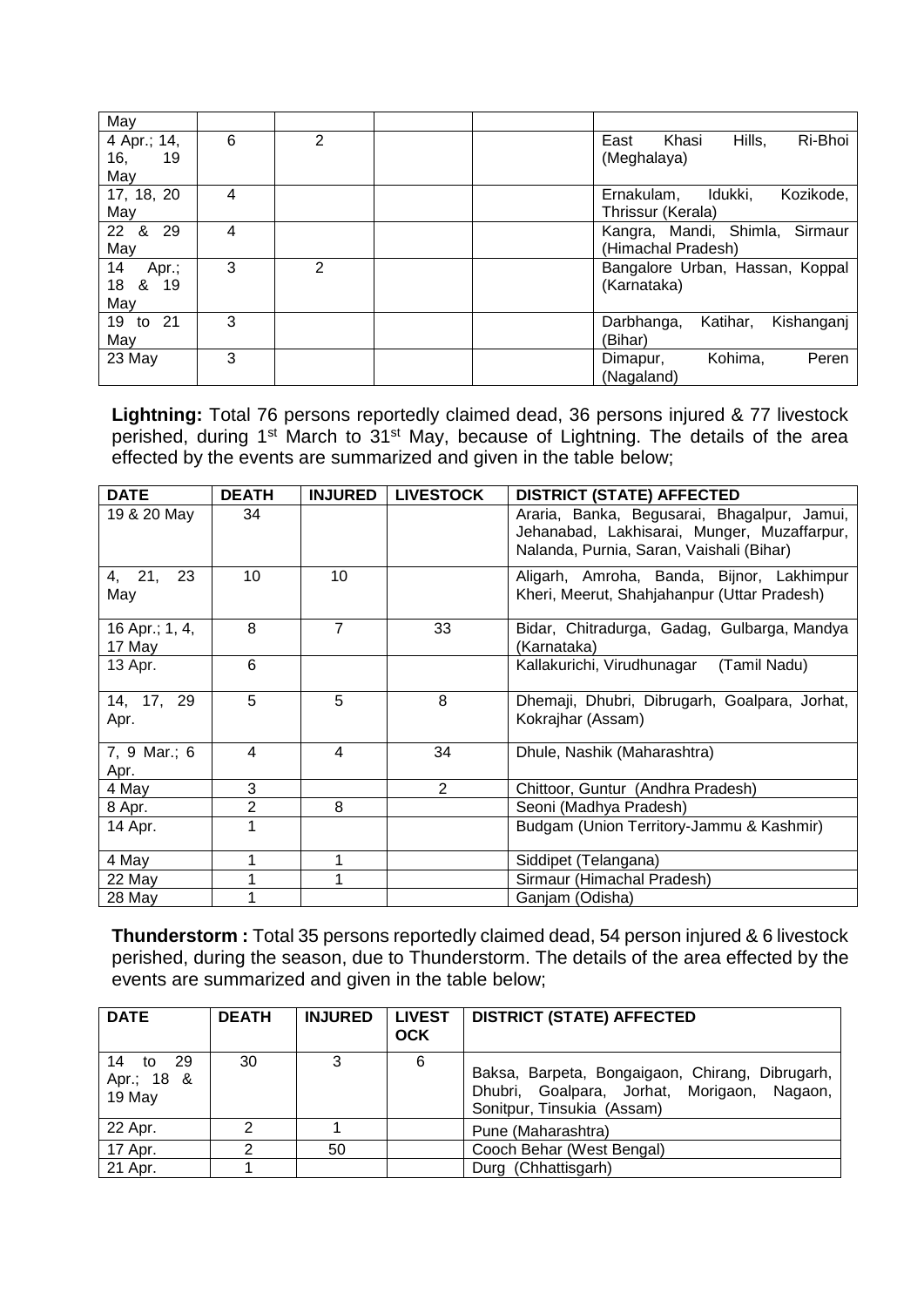**Dust Storm:** Total 22 persons reportedly claimed dead on 23<sup>rd</sup> May 2022 due to dust storm in Amethi, Ambedkar Nagar, Ayodhya/Faizabad, Ballia, Barabanki, Chitrakoot, Firozabad, Gonda, Jaunpur, Kaushambi, Muzaffarnagar, Sitapur, Varanasi of Uttar Pradesh State.

**Heat Wave:** Total 15 person reportedly claimed dead, during 1<sup>st</sup> March to 31<sup>st</sup> May, because of Heat Wave. The details of the area effected by the events are summarized and given in the table below;

| <b>DATE</b>                                                  | <b>DEATH</b> | <b>INJURED</b> | <b>MISSING</b> | <b>LIVESTOCK</b> | <b>DISTRICT (STATE) AFFECTED</b>                           |
|--------------------------------------------------------------|--------------|----------------|----------------|------------------|------------------------------------------------------------|
| 29 to<br>-31<br>Mar.; 1 to 6<br>26,<br>Apr.,<br>28, 30 Apr.; | 13           |                |                |                  | Akola, Jalgaon, Nagpur, Nashik,<br>Osmanabad (Maharashtra) |
| 10 May                                                       |              |                |                |                  |                                                            |
| 27 Apr.                                                      |              |                |                |                  | Raigarh (Chhattisgarh)                                     |
| 29 Apr.                                                      |              |                |                |                  | Palamu (Jharkhand)                                         |

**Gale: One** person reportedly claimed dead on 12<sup>th</sup> May 2022 due to gale in Kamrup Metro of Assam state.

**Snowfall:** One person reportedly claimed dead, on 26<sup>th</sup> April 2022 because of Snowfall in Kargil district of Ladakh.



**Fig 9: Significant weather events during Pre Monsoon season 2022 (Based on realtime media report and other state government agencies).**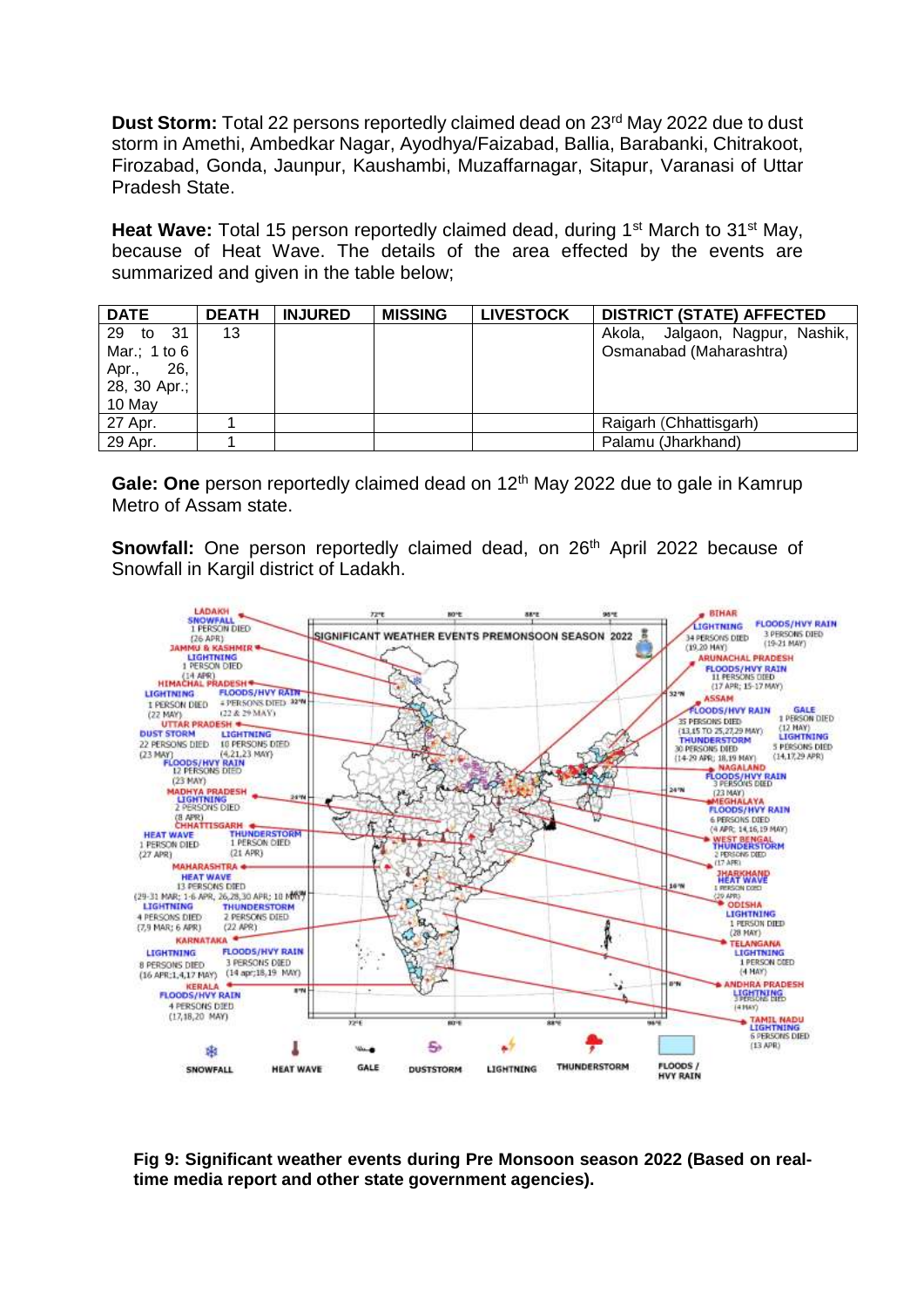#### Observed Tmin Category Minimum Temperature Outlook for March to May 2022 Year 2022 (MAM) 40°N  $36<sup>o</sup>$ 35°N 32°N snew 28°N 24°N 25°N  $20^{\circ}$ N 20°N  $16°<sub>N</sub>$ 15%W  $12°<sub>N</sub>$  $8^{\circ}$ N 10°N  $B4^{\circ}$ 68°E **72°N 26°E** 80°E **BR'E** 92°E 96°E 100°E 75°E 80°E **BS<sup>+</sup>E** 90°E 96°E 65°E

**4. Seasonal temperature outlook Verification for March to May 2022 (issued on 1 March 2022)**

**Fig 10a. Probabilistic Forecast for the Minimum Temperature for March to May 2022 based on the Multi Model Ensemble Forecasting System.**

**Fig 10b. Observed minimum temperature distribution during Mar to May 2022 season expressed as the grid point temperature tercile categories.**

The outlook for minimum temperature for the season March to May (MAM) 2022 showed in Fig.10a suggested normal to above-normal minimum temperature over most parts India. Especially, the outlook suggested above normal minimum temperature over north and northwest India. Fig. 10b shows the observed minimum temperature distribution during the MAM 2022 season expressed in terms of tercile categories. It was seen that above normal minimum temperature was observed over most parts of India except parts of peninsular India and northeast India, which was matched well with the forecast. The normal to below normal minimum temperature over the parts of peninsular India also matched with the forecast.

The seasonal outlook for maximum temperature for the March to May 2022 showed in Fig.11a suggested normal to above-normal maximum temperature over north and northwest India and southcentral India. However, below normal maximum temperature was forecasted over peninsular India, along the foothills of Himalaya and over central east India. Fig. 11b shows the observed maximum temperature distribution during the MAM2022 season expressed in terms of tercile categories. It was seen that above normal maximum temperature was observed over most parts of north and northwest India was matched well with the forecast. The below normal maximum temperature over peninsular India also matched with the forecast. However, there were differences between the observed and forecasted maximum temperature patterns over the foothills of Himalaya and central-east northeast regions of South Asia, where below normal maximum temperature was forecasted.